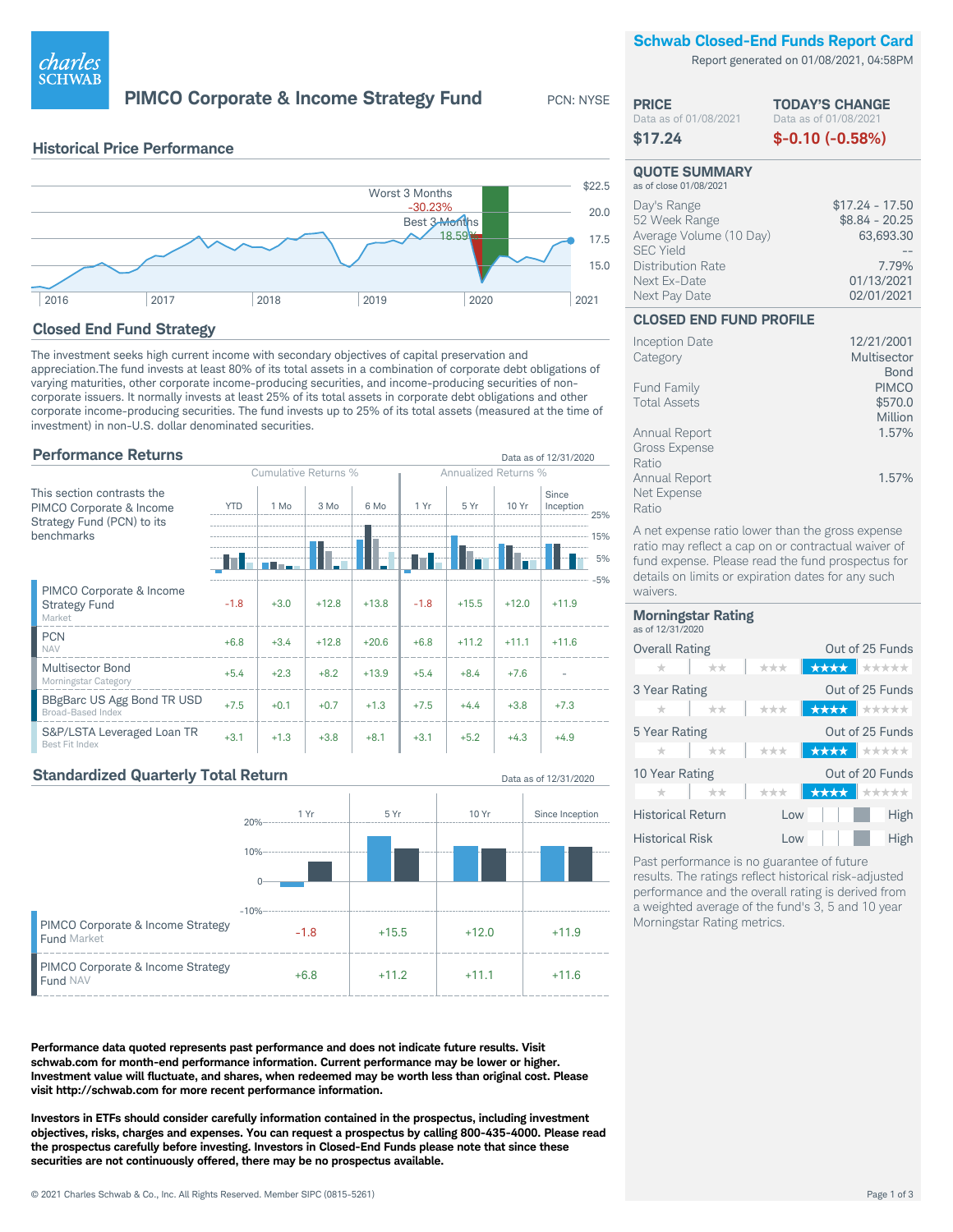## **Schwab Closed-End Funds Report Card**

Report generated on 01/08/2021, 04:58PM

## **PIMCO Corporate & Income Strategy Fund** PCN: NYSE



This graph represents the growth of a hypothetical investment of \$10,000. It assumes reinvestment of dividends and capital gains, and does not reflect sales loads, redemption fees or the effects of taxes on any capital gains and/or distributions.

| <b>Tax Analysis</b>                        |                      |        |         |                          |        |         | Data as of 12/31/2020 |                               |
|--------------------------------------------|----------------------|--------|---------|--------------------------|--------|---------|-----------------------|-------------------------------|
|                                            | Cumulative Returns % |        |         | Annualized Returns %     |        |         |                       |                               |
|                                            | <b>YTD</b>           | 1 MO   | 3 MO    | 6 MO                     | 1 YR   | 5 YR    | 10 YR                 | <b>SINCE</b><br><b>INCEPT</b> |
| <b>Load Adjusted Total Returns</b>         | $+6.8$               | $+3.4$ | $+12.8$ | $+20.6$                  | $+6.8$ | $+11.2$ | $+11.1$               | $+11.6$                       |
| <b>SEC Pre-Liquidation Market Returns</b>  | $-5.0$               | $+2.7$ | $+11.9$ | $+11.9$                  | $-5.0$ | $+11.2$ | $+7.6$                | $+7.7$                        |
| <b>SEC Post-Liquidation Market Returns</b> | $-1.3$               | $+1.8$ | $+7.6$  | $+8.1$                   | $-1.3$ | $+10.1$ | $+7.3$                | $+7.5$                        |
| Tax Cost Ratio Market Returns              |                      |        |         | $\overline{\phantom{a}}$ | $+3.3$ | $+3.7$  | $+3.9$                |                               |

### **Rank Within Category For Annual Total Return %**

Category Average 26.23%

Rank within Category compares this fund's total annual return to that of other funds in the same category, and its figures are not adjusted for load, sales charge, or taxes.





*charles*<br>schwab

Top 10 holdings are 22.89% of the total portfolio assets. The Multisector Bond category average is 26.23%

| <b>Maturity Date</b>                           | Cost<br><b>Basis</b> |          | <b>Percent of Assets</b> |
|------------------------------------------------|----------------------|----------|--------------------------|
| 2/25/2036                                      | $-32768$             | 3.60046% |                          |
| 4/13/1810                                      | $-32768$             | 3.38961% |                          |
| 1/1/2040                                       | $-32768$             | 2.66534% |                          |
| Inc/Uniti Group Finance 2019 Inc/CSL 2/15/2025 | $-32768$             | 2.28121% |                          |
| 10/10/2025                                     | $-32768$             | 2.06308% |                          |
| 9/30/2039                                      | $-32768$             | 1.91993% |                          |
| 4/13/1810                                      | $-32768$             | 1.81084% |                          |
| 4/13/1810                                      | $-32768$             | 1.75907% |                          |
| 3/31/2023                                      | $-32768$             | 1.73596% |                          |
| 4/13/1810                                      | $-32768$             | 1.66019% |                          |
|                                                |                      |          |                          |

Unlike an open-ended mutual fund, a closed-end fund (CEF) offers a fixed number of shares for sale. After the initial publie offering, shares are bought and sold in the secondary marketplace and the market price of the shares is determined by supply and demand, not by net asset value.

The distribution rate is the most recent distribution per share annualized and dividend by the previous day's closing share price. The distribution rate may include net investment income, capital gains and/or return of capital.

#### Data as of 01/08/2021 **\$17.24 TODAY'S CHANGE** Data as of 01/08/2021 **\$-0.10 (-0.58%) PORTFOLIO OVERVIEW** as of 12/31/2020 Total Number of Holdings 714 Non-Diversified Portfolio **Non-Non-Diversified Portfolio No**<br>Portfolio Turnover 31% Portfolio Turnover

## Distinct Portfolio Yes **SECTOR WEIGHTINGS**

DATA NOT AVAILABLE

|                  | <b>ASSET BREAKDOWN</b> |
|------------------|------------------------|
| as of 10/31/2020 |                        |

**PRICE**

|                | % Long | % Short | % Net  |
|----------------|--------|---------|--------|
| Domestic Stock | 5.68   | 0.0     | 5.68   |
| Non-US* Stock  | 1.37   | 0.0     | 1.37   |
| Domestic Bond  | 206.54 | 53.15   | 153.39 |
| Non-US* Bond   | 27.38  | 3.31    | 24.07  |
| Preferred      | 3.39   | 0.0     | 3.39   |
| Convertible    | 5.17   | 0.0     | 5.17   |
| Cash           | 78.12  | 171.38  | 93.25  |
| Other          | 0.18   | 0.0     | 0.18   |
|                |        |         |        |

\*Non-US assets include assets without a specific country classification

#### **MARKET CAPITALIZATION**

DATA NOT AVAILABLE